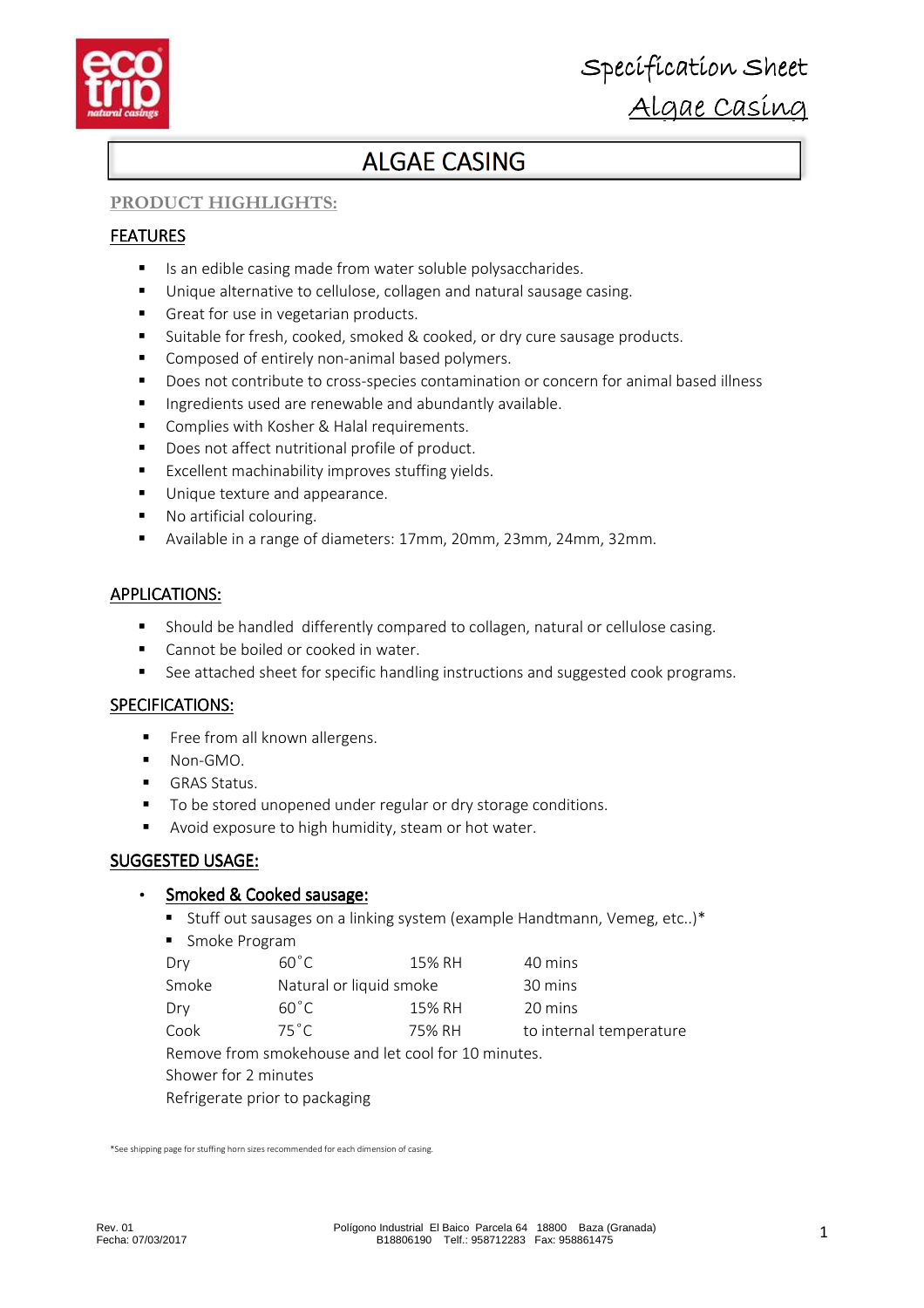

# Fresh sausage:

- Stuff our sausages on a linking system (example Handtmann, Vemeg, etc.).\*
- Sausages can also be run through Z-linked for portioning.
- **Package sausages.**
- sausages can be sold refrigerated or frozen.
- Cooking instruction for end user:
	- 1- Pan fry in lightly oiled skillet over medium-high heat.
	- 2- Grill or BBQ over medium heat (lightly greased surface).
	- 3- Deep fry.

# Fully cooked vegetarian sausage:

- Stuff out sausages on a linking system (example Handtmann, Vemeg, etc..).\*
- Cook Program

| Dry  | $60^{\circ}$ C | 10% RH | 30 mins            |
|------|----------------|--------|--------------------|
| Cook | $85^{\circ}$ C | 60% RH | 85°C internal temp |

- Cooking instruction for end user:
	- 1- Pan fry in lightly oiled skillet over medium-high heat.

2- Bake in preheated conventional oven (350°F) for 10-12 minutes (rotate sausage half way through cook time).

# **SPECIFICATION SHEET:**

**"ALGAE CASING 17, 20, 23, 26 mm".** 

# **DESCRIPTION**

Edible film composed of natural polysaccharides and water.

# INGREDIENTS:

All components meet Food Chemical Codex requirements and are considered GRAS. All ingredients are Kosher certified.

# PACKAGING:

Available in a variety of widths and sizes. Packaged in food grade poly bags.

# STORAGE INSTRUCTIONS:

Product should be stored in sealed bags under dry storage conditions and not refrigerated or frozen.

# SHELF LIFE:

18 months

\*See shipping page for stuffing horn sizes recommended for each dimension of casing.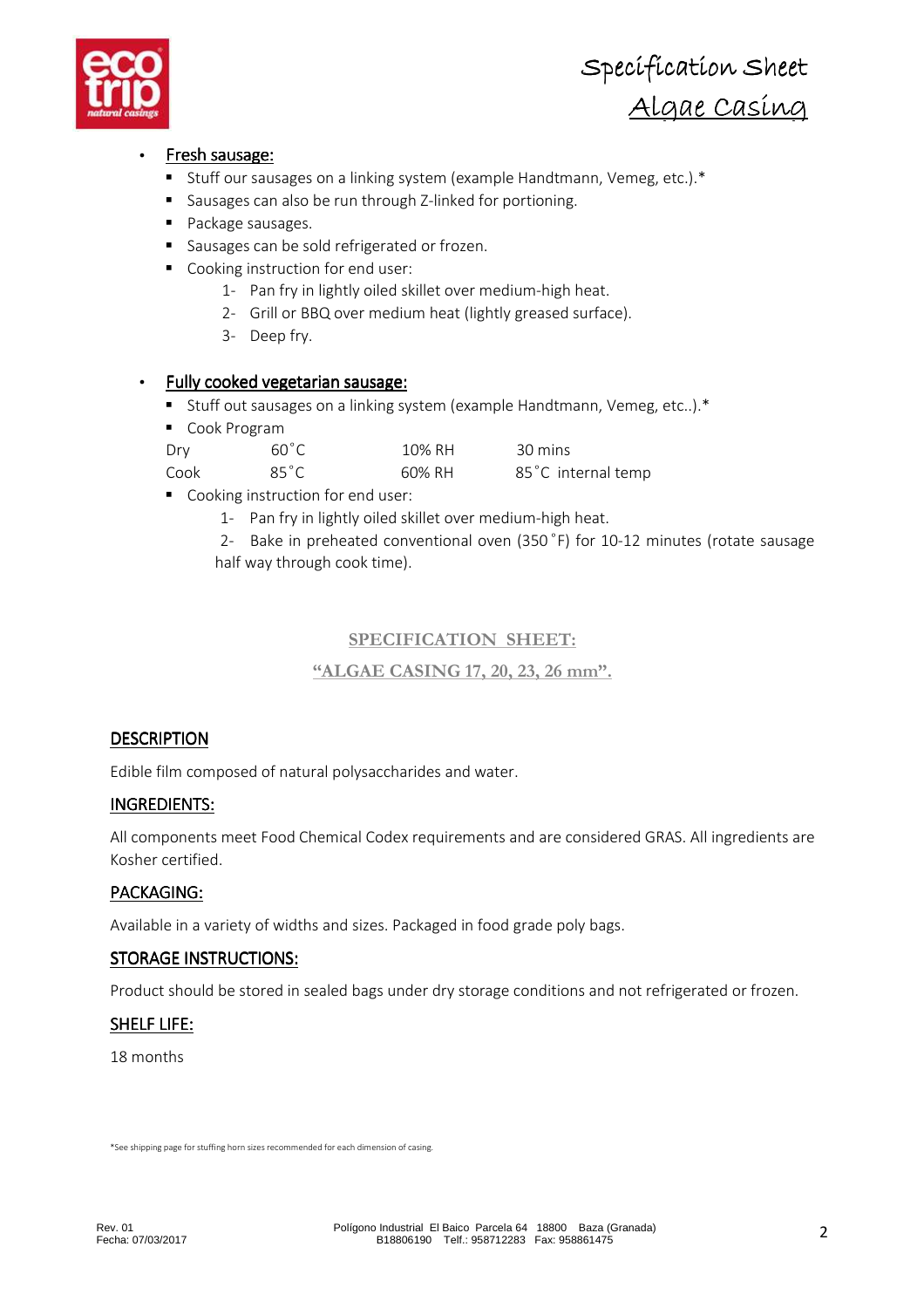

# BACTERIOLOGICAL DATA: MECHANICAL DATA:

| <b>Test</b>              | <b>Spec</b> | <b>Units</b> | <b>Method</b> |  |
|--------------------------|-------------|--------------|---------------|--|
| <b>Total Plate Count</b> | $<$ 3000    | col/gram     | AOAC 990.12   |  |
| Coliform                 | 20          | col/gram     | AOAC 991.14   |  |
| Yeast & Mold             | < 200       | col/gram     | BAM Ch 18     |  |
| <b>Salmonella</b>        | Neg.        | /gram        | BAM Ch 5      |  |
| E.Coli                   | $20$        | col/gram     | AOAC 991.14   |  |

| Test             | <b>Specification</b><br>range | <b>Units</b> | <b>Method</b> |
|------------------|-------------------------------|--------------|---------------|
| <b>Moisture</b>  | $8.0 - 10.5$                  | ℅            | TP15.09       |
| <b>Thickness</b> | $1.7 - 1.9$                   | mils         | TP15.12       |

# NUTRITIONAL (per 100 g):

| Calories (kcal)          | 356.27 | Carbohydrates (g) | 82.61  |
|--------------------------|--------|-------------------|--------|
| Calories from Fat (kcal) | 0.30   | Dietary Fiber (g) | 12.67  |
| Fat $(g)$                | 0.03   | Total Sugar (g)   | 0.00   |
| Mono Fat (g)             | 0.00   | Water $(g)$       | 12.00  |
| Poly Fat $(g)$           | 0.00   | Vitamin A-IU (IU) | 0.00   |
| Saturated Fat (g)        | 0.01   | Vitamin C (mg)    | 0.00   |
| Trans Fatty Acid (g)     | 0.00   | Sodium (mg)       | 134.43 |
| Protein (g)              | 0.57   | Calcium (mg)      | 184.83 |
| Cholesterol (mg)         | 0.00   | Iron $(mg)$       | 0.03   |
|                          |        | Potassium (mg)    | 18.20  |

\*Please note that the values are derived by calculations only based on available reference data.

# ALLERGEN CHECKLIST:

# . Original form

| Component                                                                                                                                                                                           | Present in the<br>product |
|-----------------------------------------------------------------------------------------------------------------------------------------------------------------------------------------------------|---------------------------|
| Peanut or its derivatives e.g., Peanut - pieces, protein, oil, butter, flour, and<br>mandelona nuts (almond flavoured peanut product) etc. Peanut may also be<br>known as ground nut.               | <b>NO</b>                 |
| Tree nuts almonds, Brazil nuts, cashews, hazelnuts (filberts), macadamia nuts,<br>pecans pine nuts (pinyon, pinon), pistachios and walnuts or their derivatives,<br>e.g., nut butters and oils etc. | <b>NO</b>                 |
| Sesame or its derivatives, e.g., paste and oil etc.                                                                                                                                                 | <b>NO</b>                 |
| Milk or its derivatives, e.g., milk caseinate, whey and yogurt powder etc.                                                                                                                          | <b>NO</b>                 |
| Eggs or its derivatives, e.g., frozen yolk, egg white powder and egg protein<br>isolates, etc.                                                                                                      | <b>NO</b>                 |
| Fish or its derivatives, e.g., fish protein and extracts, etc.                                                                                                                                      | <b>NO</b>                 |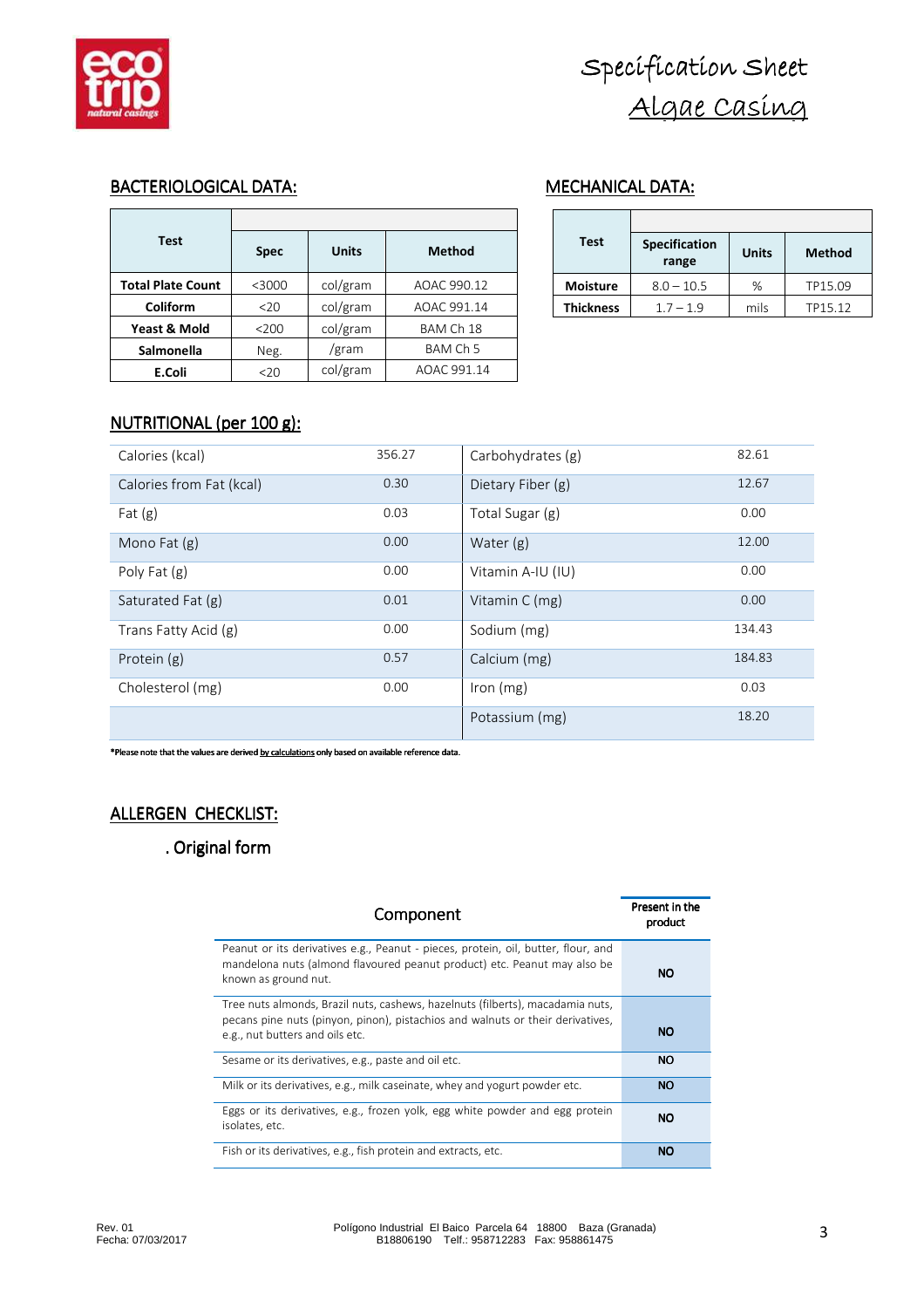

| Crustaceans (including crab, crayfish, lobster prawn and shrimp) and Shellfish<br>(including snails, clams, mussels, oysters, cockle and scallops) or their<br>derivatives, e.g., extracts, etc. | NO.       |
|--------------------------------------------------------------------------------------------------------------------------------------------------------------------------------------------------|-----------|
| Soy or its derivatives, e.g., lecithin, oil, tofu and protein isolates etc.                                                                                                                      | <b>NO</b> |
| Wheat, triticale or their derivatives, e.g., flour, starches and brans, etc. Includes<br>other wheat varieties such as spelt, durum, kamut, emmer, etc.                                          | NO.       |
| Mustard or its derivatives, e.g., mustard seeds, mustard flour, ground mustard,<br>prepared mustard etc.                                                                                         | <b>NO</b> |
| Sulphites, e.g., Sulphur dioxide and sodium metabisulphites, etc.<br>List source: caramel color.                                                                                                 | NO.       |
| Gluten protein or modified gluten protein from barley, oats, rye, triticale or<br>wheat, including kamut or spelt. List source of gluten: barley, rye, oats.                                     | <b>NO</b> |
| Others (as considered necessary)                                                                                                                                                                 |           |

# **SPECIFICATION SHEET:**

# **"ALGAE CASING 32 mm".**

### **DESCRIPTION**

Edible film composed of natural polysaccharides and water.

### INGREDIENTS:

All components meet Food Chemical Codex requirements and are considered GRAS. All ingredients are Kosher certified.

### PACKAGING:

Available in a variety of widths and sizes. Packaged in food grade poly bags.

### STORAGE INSTRUCTIONS:

Product should be stored in sealed bags under dry storage conditions and not refrigerated or frozen.

### SHELF LIFE:

18 months

### BACTERIOLOGICAL DATA: MECHANICAL DATA:

| <b>Test</b>              | <b>Spec</b> | <b>Units</b> | <b>Method</b> |  |
|--------------------------|-------------|--------------|---------------|--|
| <b>Total Plate Count</b> | $<$ 3000    | col/gram     | AOAC 990.12   |  |
| Coliform                 | 20          | col/gram     | AOAC 991.14   |  |
| Yeast & Mold             | 200         | col/gram     | BAM Ch 18     |  |
| <b>Salmonella</b>        | Neg.        | /gram        | BAM Ch 5      |  |
| E.Coli                   | $20$        | col/gram     | AOAC 991.14   |  |
|                          |             |              |               |  |
|                          |             |              |               |  |

| <b>Test</b>      | <b>Specification</b><br>range | <b>Units</b> | <b>Method</b> |
|------------------|-------------------------------|--------------|---------------|
| <b>Moisture</b>  | $8.0 - 10.5$                  | ℅            | TP15.09       |
| <b>Thickness</b> | $1.9 - 2.1$                   | mils         | TP15.12       |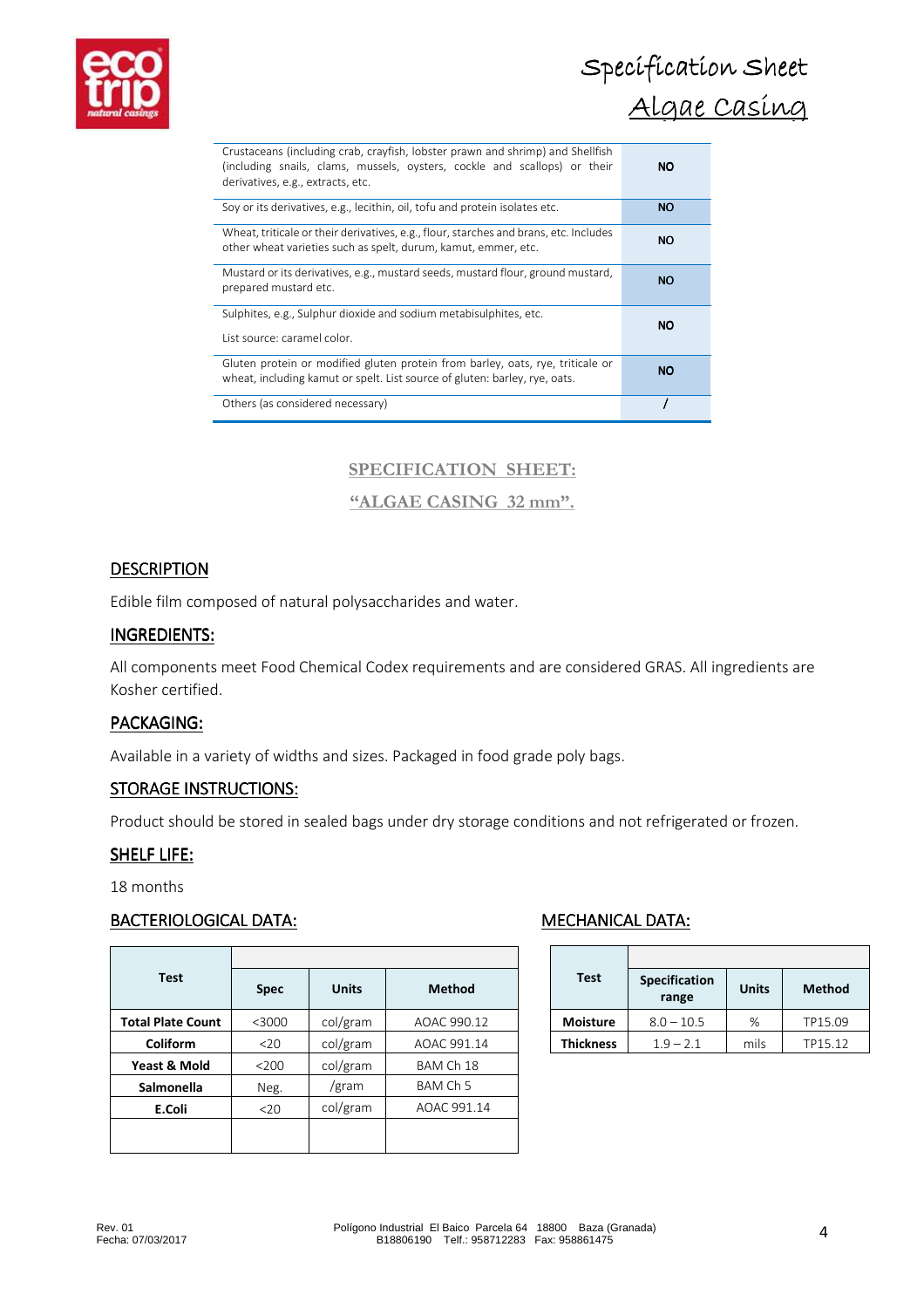# NUTRITIONAL (per 100 g):

| Calories (kcal)          | 356.27 | Carbohydrates (g) | 82.61  |
|--------------------------|--------|-------------------|--------|
| Calories from Fat (kcal) | 0.30   | Dietary Fiber (g) | 12.67  |
| Fat $(g)$                | 0.03   | Total Sugar (g)   | 0.00   |
| Mono Fat (g)             | 0.00   | Water $(g)$       | 12.00  |
| Poly Fat (g)             | 0.00   | Vitamin A-IU (IU) | 0.00   |
| Saturated Fat (g)        | 0.01   | Vitamin C (mg)    | 0.00   |
| Trans Fatty Acid (g)     | 0.00   | Sodium (mg)       | 134.43 |
| Protein (g)              | 0.57   | Calcium (mg)      | 184.83 |
| Cholesterol (mg)         | 0.00   | Iron $(mg)$       | 0.03   |
|                          |        | Potassium (mg)    | 18.20  |

\*Please note that the values are derived by calculations only based on available reference data.

# ALLERGEN CHECKLIST:

# . Original form

| Component                                                                                                                                                                                           | Present in the<br>product |
|-----------------------------------------------------------------------------------------------------------------------------------------------------------------------------------------------------|---------------------------|
| Peanut or its derivatives e.g., Peanut - pieces, protein, oil, butter, flour, and<br>mandelona nuts (almond flavoured peanut product) etc. Peanut may also be<br>known as ground nut.               | <b>NO</b>                 |
| Tree nuts almonds, Brazil nuts, cashews, hazelnuts (filberts), macadamia nuts,<br>pecans pine nuts (pinyon, pinon), pistachios and walnuts or their derivatives,<br>e.g., nut butters and oils etc. | <b>NO</b>                 |
| Sesame or its derivatives, e.g., paste and oil etc.                                                                                                                                                 | <b>NO</b>                 |
| Milk or its derivatives, e.g., milk caseinate, whey and yogurt powder etc.                                                                                                                          | <b>NO</b>                 |
| Eggs or its derivatives, e.g., frozen yolk, egg white powder and egg protein<br>isolates, etc.                                                                                                      | <b>NO</b>                 |
| Fish or its derivatives, e.g., fish protein and extracts, etc.                                                                                                                                      | <b>NO</b>                 |
| Crustaceans (including crab, crayfish, lobster prawn and shrimp) and Shellfish<br>(including snails, clams, mussels, oysters, cockle and scallops) or their<br>derivatives, e.g., extracts, etc.    | <b>NO</b>                 |
| Soy or its derivatives, e.g., lecithin, oil, tofu and protein isolates etc.                                                                                                                         | <b>NO</b>                 |
| Wheat, triticale or their derivatives, e.g., flour, starches and brans, etc. Includes<br>other wheat varieties such as spelt, durum, kamut, emmer, etc.                                             | <b>NO</b>                 |
| Mustard or its derivatives, e.g., mustard seeds, mustard flour, ground mustard,<br>prepared mustard etc.                                                                                            | <b>NO</b>                 |
| Sulphites, e.g., Sulphur dioxide and sodium metabisulphites, etc.                                                                                                                                   | <b>NO</b>                 |
| List source: caramel color.                                                                                                                                                                         |                           |
| Gluten protein or modified gluten protein from barley, oats, rye, triticale or<br>wheat, including kamut or spelt. List source of gluten: barley, rye, oats.                                        | <b>NO</b>                 |
| Others (as considered necessary)                                                                                                                                                                    |                           |